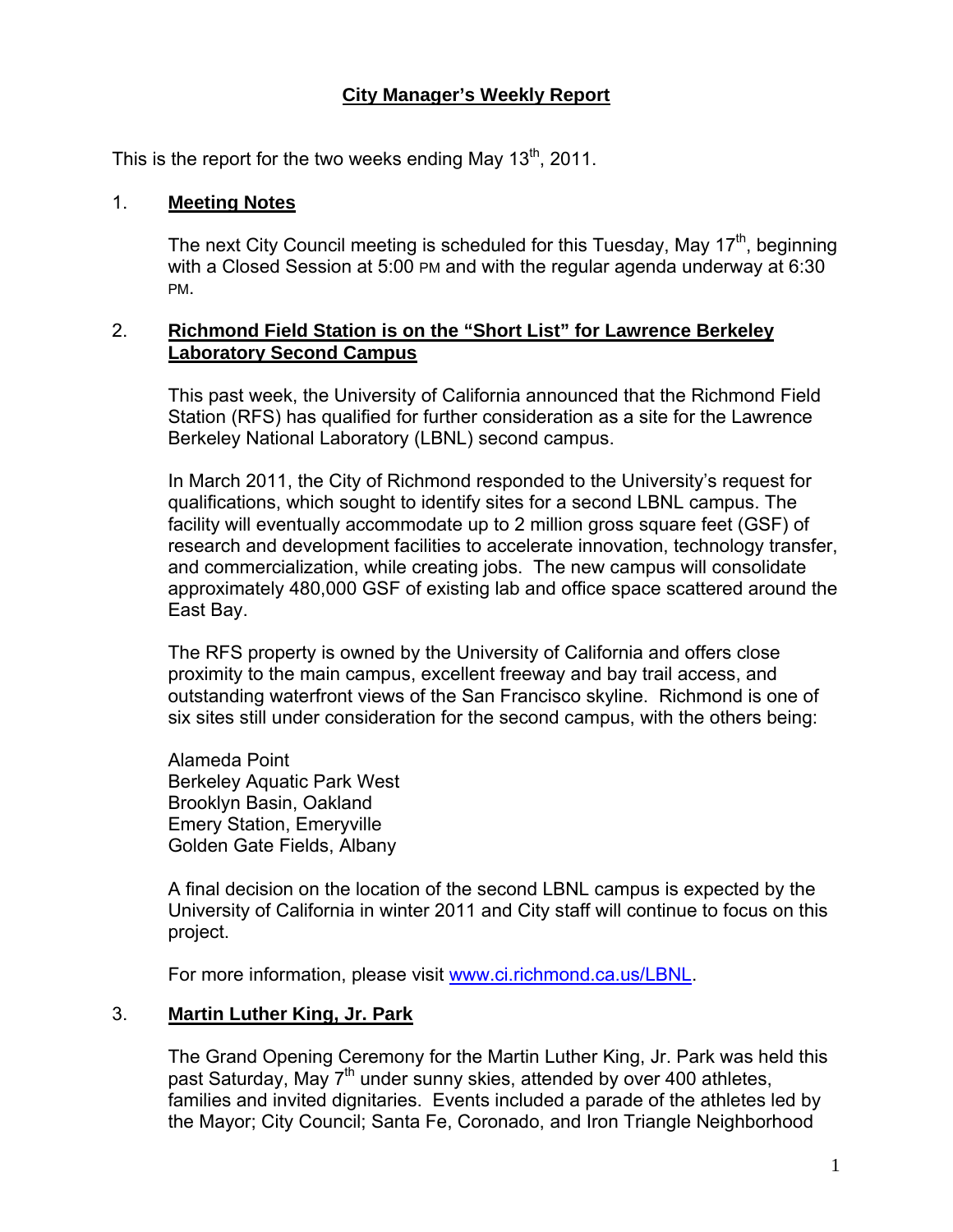Councils; and Raider Hall of Famer Jim Otto. Final touch ups on the park continued this week with the installation of goal posts and track striping.

This has been a very successful project thanks to the effective NURVE partnership among the City of Richmond, the Richmond Community Foundation, the West Contra Costa Unified School District, the National Park Service, the Richmond Housing Authority, Contra Costa County and the neighboring community. The NURVE projects will see more ribbon cuttings during the upcoming year.



Photo: Ellen Gailing



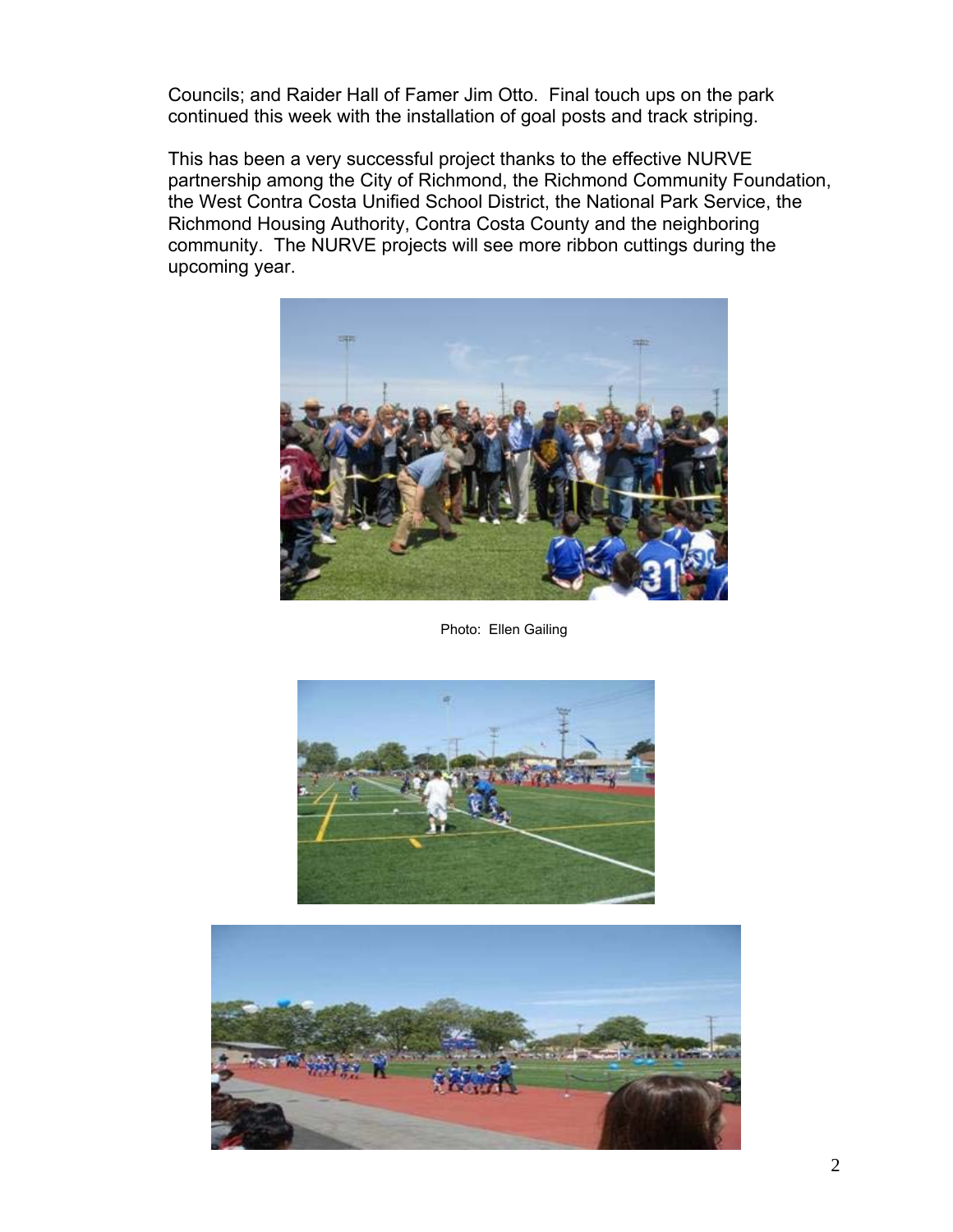### 4. **Richmond Natatorium and KCRT Receive Historic Preservation Awards**

This past Monday, the Richmond Historic Preservation Commission held their annual awards ceremony at which two City projects were honored. One of the projects to receive an award for historic preservation was the Richmond Natatorium. Rosemary Corbin, the Chair of the Commission, presented the award to Ellie Strauss, representing the Save the Plunge Trust, and to the city manager, representing the Richmond City Council and staff. The other City honoree was KCRT, which was acknowledged for its production work that has so effectively chronicled Richmond's history. Cecily McMahan received the award on behalf of KCRT.



Photo: Ellen Gailing

### 5. **Employment & Training Department Receives \$825,000 Grant**

The Employment & Training Department has been awarded an \$825,000 grant from the State Employment Development Department's Workforce Services Division to implement Project HIRE. Project Hire is a focused strategy to prepare displaced workers in the City of Richmond for a significant number of construction-related jobs that will be immediately available within the next several years in infrastructure projects initiated by the City of Richmond. These projects include the Mira Flores housing project, Neighborhood Stabilization Programfunded housing rehabilitation, Nystrom Village public housing, the Officer Bradley A. Moody Memorial Underpass, Richmond Transit Village, and retrofit of the Social Security Administration building, and other planned infrastructure projects with a total value of more than \$300 million.

Because the contractors employed in these projects will be subject to the local hiring requirements included in City First Source hiring agreements, Project HIRE will be able to place program graduates directly into these jobs once their training has been completed. The project will train 125 dislocated workers in auxiliary construction employment that includes project management, estimating,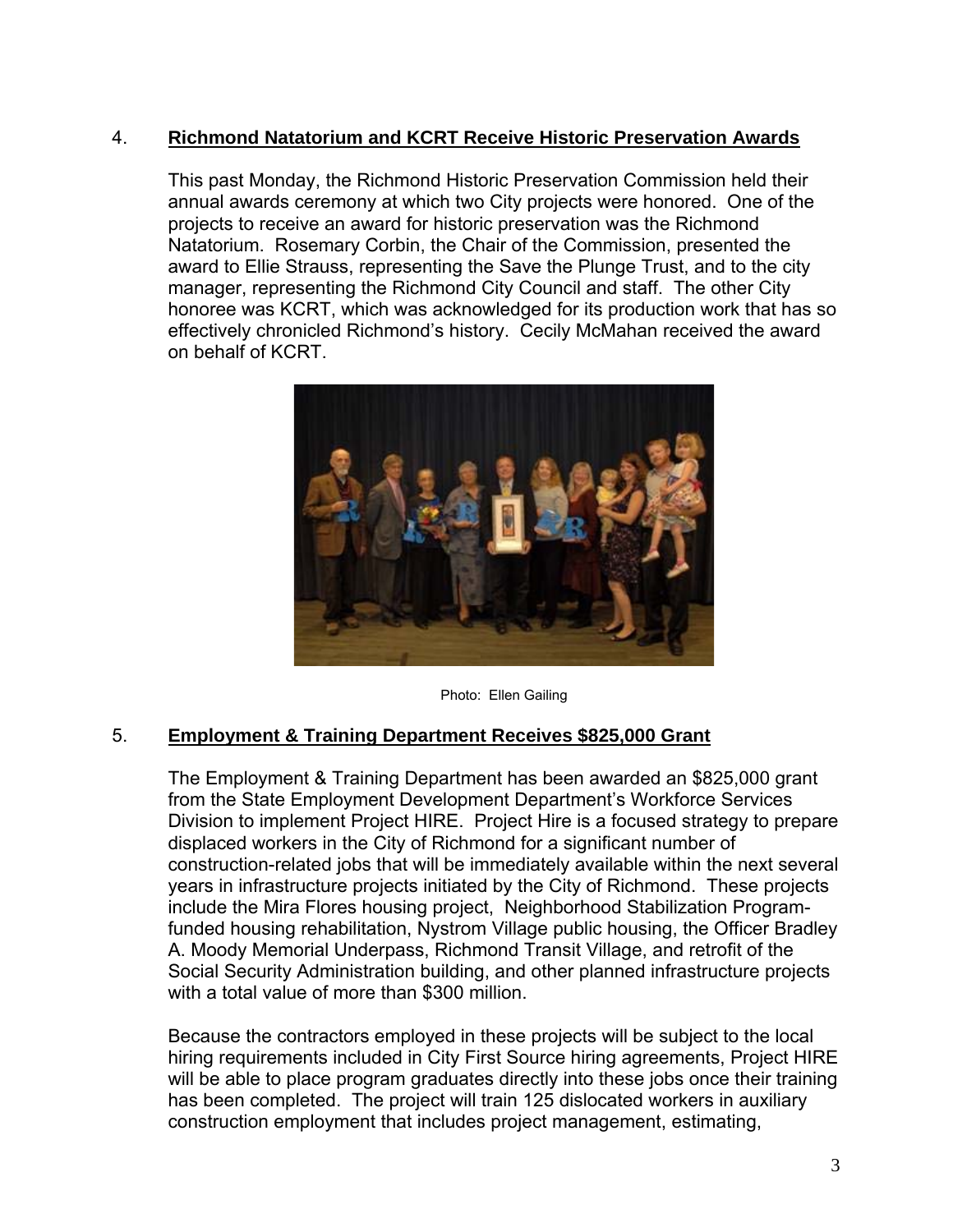procurement, administrative support, contract/labor compliance, along with training in the building trades for a portion of the participants.

Richmond residents who have been unemployed for at least 16 out of the last 26 weeks, are receiving unemployment insurance, and are interested in participating in Project HIRE can contact the RichmondWORKS One Stop located at 330 25<sup>th</sup> Street between the hours of 9:00 AM and 4:30 PM, Monday Through Friday, for more information regarding this program.

# 6. **Kennedy High School Students Present Planning Ideas for the Greenway**

On Friday, May  $6<sup>th</sup>$ , fifty 11th grade history students and 12th grade economics students at Kennedy High School presented their design proposals for the revitalization of the Richmond Greenway from South 8th Street to South 15th Street and the Harbour Way South gateways. The presentation was the culmination of the Y-PLAN (Youth - Plan, Learn, Act, Now) project which is an award-winning university-community collaborative project that brought Kennedy High School students together with a diverse group of undergraduate and graduate student mentors from UC Berkeley. Operating out of UC Berkeley's Center for Cities & Schools, Y-PLAN is a model for youth civic engagement that uses urban space slated for redevelopment as a catalyst for community revitalization and education reform. Working with the City Manager's office and Groundwork Richmond, the students spent the past 4 months thinking about how the Richmond Greenway could be improved and analyzing the foundations of healthy communities and the needs of Richmond's diverse communities from a youth perspective. The youth were very professional as they presented their recommendations to their peers, parents, the City and other adult allies. The City plans to utilize the youth's recommendations as plans for a Greenway master plan move forward.

# 7. **Mentoring Program Launched**

*Be a Mentor, Inc.* is an organization that helps establish mentoring programs to assist youth that are growing up in high crime neighborhoods, and are struggling to balance a very challenging out of school environment with doing well in school. *Be a Mentor* is launching a mentoring effort in Richmond, in partnership with the West County Unified School District and members of the Richmond faith community, and is seeking the interest of community members, perhaps including City of Richmond employees, to participate in this program.

The Mentoring Program will seek to match adult, community volunteers with students in Richmond. The project will work to continue and support these relationships as students progress through high school and then move on to college and careers.

The overall goal of the Mentoring Program is to expose students to positive role models who provide consistent support, guidance, and concrete help on a oneto-one and group basis. By participating in the Mentoring Program, students will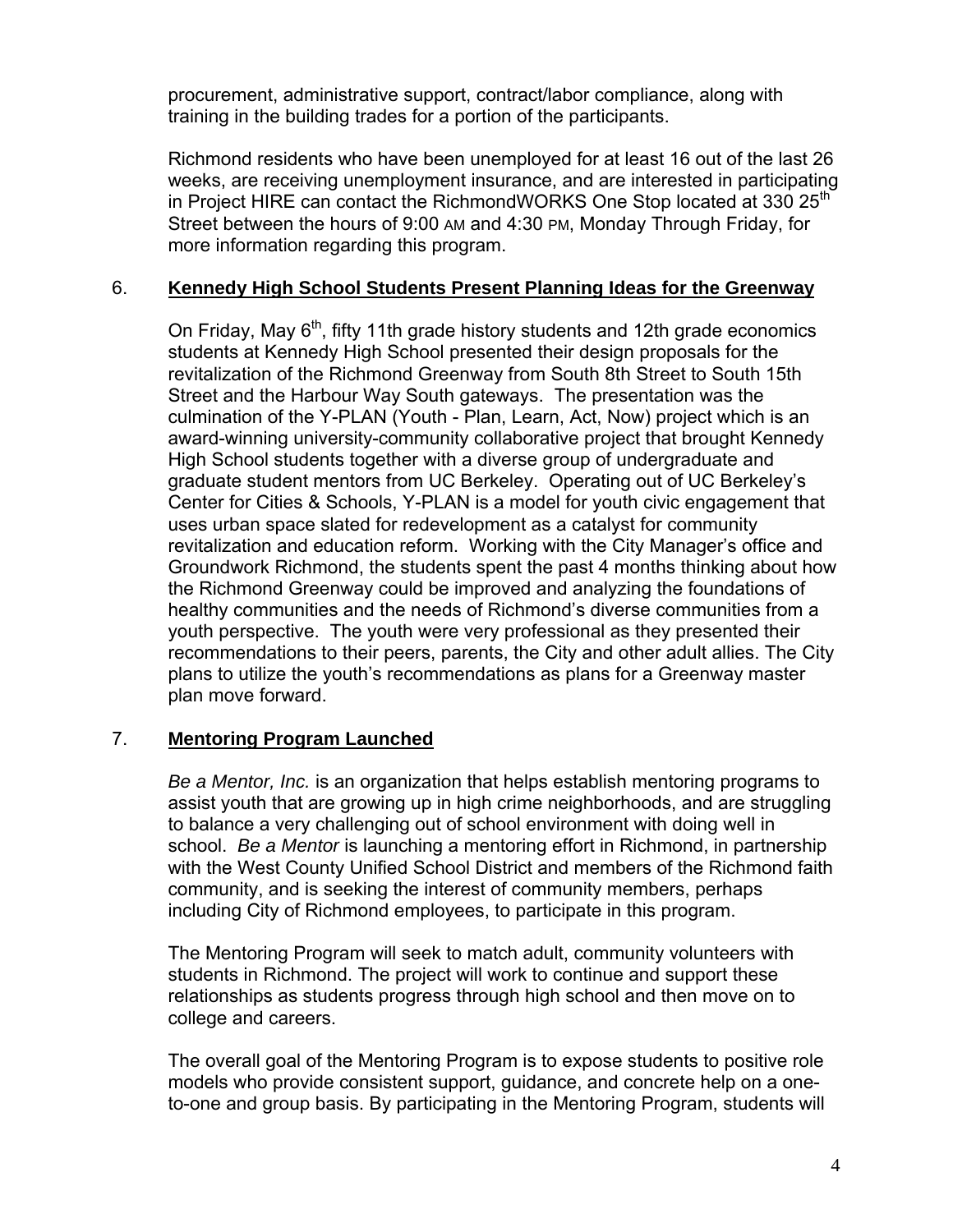gain self-confidence, improve their chances of graduating from high school, and have assistance in gaining a full-time job and/or admission into college.

Information on this program, including volunteer information, is available at <http://www.beamentor.org/now/>.

### 8. **Redevelopment News**

Glass Onion Catering Comes to Richmond: Glass Onion Catering and Gourmet Foods, launched in 1992 as a gourmet catering company for large, high-end events and corporate lunch programs, recently purchased a 42,500 square feet building at 200 West Ohio Avenue in Richmond. The company will spend the next six months retrofitting the building to suit their needs and thereafter will relocate its operations and staff of 100+ from Berkeley to the new Richmond facility.

Glass Onion Catering is viewed as a rising force in the prepackaged, "grab and go" gourmet food industry. The founding owner helped create a catering and gourmet deli program for Andronico's Market that offered restaurant quality food for cash and carry. In 1996, Glass Onion began selling wraps, cookies and salads to well-known, southern California retail market chains. Today, they continue to service stores in California, Nevada, Arizona, Oregon and Washington and, through a national contract, have added quality co-packers to Glass Onion's availability across the United States. Once settled in Richmond, the company will join a stellar list of food production and distribution companies − Galaxy Desserts, Grace Baking, Rubicon Bakery and Zoe's Cookies, to name a few − that call Richmond 'home'.

Carquinez Apartments Grand Re-Opening: The community celebrated the rededication of the Carquinez Apartments at Harbour Way and Nevin Avenue on Friday, May 6<sup>th</sup>. The sponsor, BRIDGE Housing Corporation, preserved 36 units of senior housing affordable to low-income households. With the help of projectbased rental subsidies from Richmond Housing Authority, the apartments are affordable to very low- and extremely low-income residents. The Richmond Community Redevelopment Agency provided \$1.3 million for the development, which was leveraged by \$9.6 million from the state, investment in Low Income Housing & Historic Preservation Tax Credits by Union Bank, sponsor's equity, and Wells Fargo Bank. Saarman Construction performed the rehabilitation and seismic strengthening of this historic building. A resident, Ms. Polk, commented at the grand reopening that her apartment in the Carquinez allowed her to leave an unsafe and unhealthy building four years ago into a new and better environment.

Nevin Streetscape Improvement Ribbon Cutting Scheduled: The streetscape improvements on Nevin Avenue between Harbour Way and Marina Way have been completed, and a ribbon cutting ceremony is scheduled for Thursday, May 26<sup>th</sup>, from 10:00 AM to noon. Project funding was provided by the Metropolitan Transportation Authority – TLC Grant, and the Richmond Community Redevelopment Agency. Development assistance was provided by Metropolitan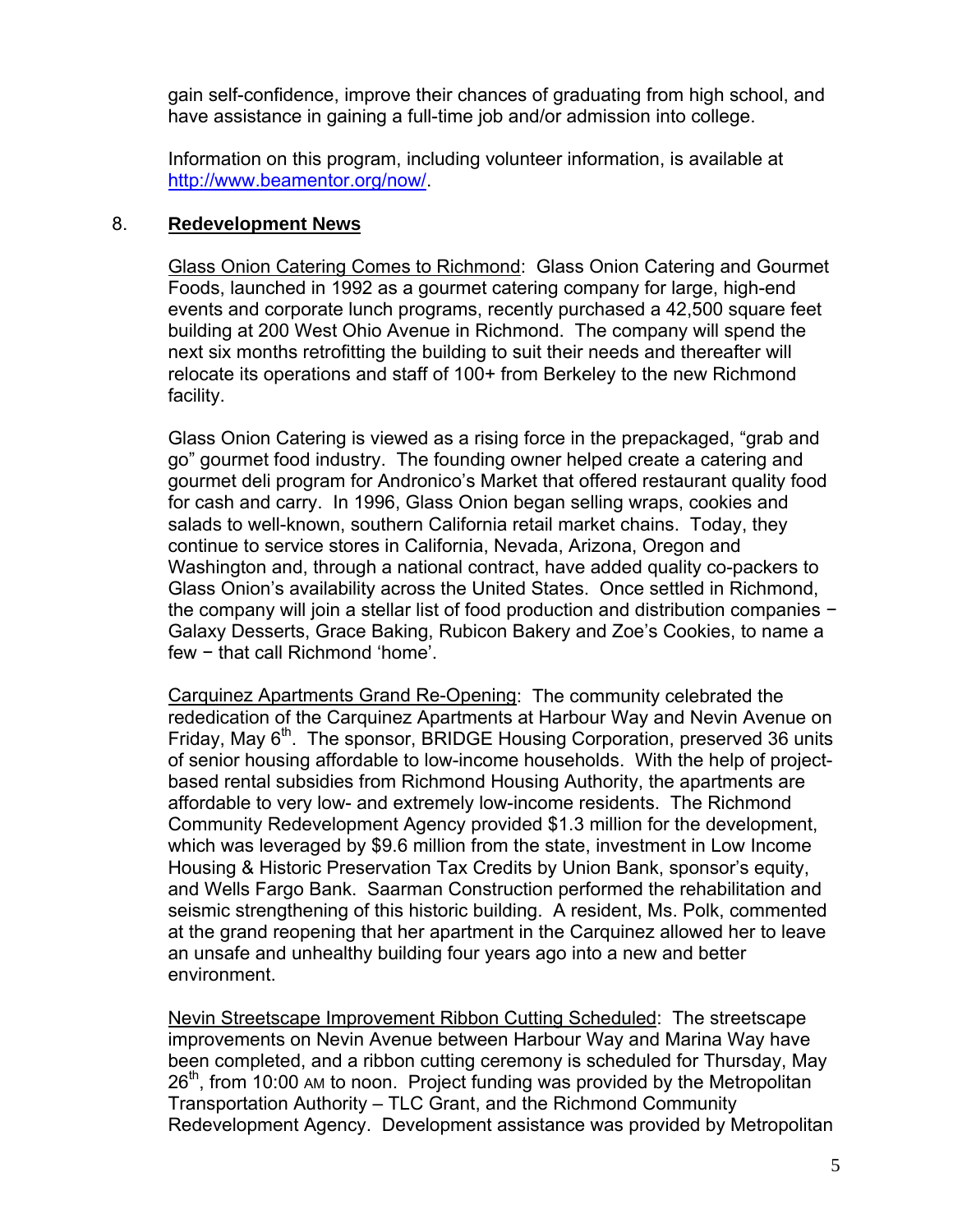Transportation Authority, Contra Costa Transportation Authority, CalTrans and West Contra Costa Transportation Advisory Committee. The Project Development and Construction Team were: Richmond Community Redevelopment Agency (RCRA) secured funding; General Contractor, Ghilotti Brothers; Architect, David L. Gates; and Construction Management was provided by BKF Engineers.

Lillie Mae Jones Plaza Nearing Completion: The construction of the Lillie Mae Jones Plaza, an affordable transitional housing development located at Macdonald Avenue and Second Street, is 97% complete. Completion of this 26 unit building by Segue Construction is expected by June, with a grand opening celebration to be scheduled after tenants move in. The sponsors, Community Housing Development Corporation of North Richmond and East Bay Asian Local Development Corporation, are in the process of qualifying applicants for the units, which are reserved for low-income families, including the previously homeless, and people with mental health diagnoses or HIV/AIDS.

The Richmond Community Redevelopment Agency has invested \$3.4 million in the development, leveraging another \$9 million from the state's Mental Health Services Act, CalReUse programs, funds from the American Recovery and Reinvestment Act, and Housing Opportunities for Persons with AIDS program. Staff is preparing to bring to the City Council/Agency Board in June, a services funding agreement, and accompanying documents, to provide critical support to the residents to maintain and thrive in their new homes and will complete the city's investment in the development.

Terminal One Request for Proposals Released: The Redevelopment Agency has released a Request for Proposals (RFPs) to develop the Terminal One site. The timing and content of this RFP is in accordance with various settlement agreements related to the development and entitlements for the site. This project involves the redevelopment of approximately 13.5 acres of shoreline property immediately to the east of Ferry Point and Miller-Knox Regional Park, and west of the Richmond Yacht Club and Brickyard Cove. The site is approved for up to 258 residential units. In addition, the project will include development of several areas of open space along the shore adjacent to and including the terminal pier. A new segment of the Bay Trail will be developed to provide access to the shoreline.

### 9. **Richmond Small Businesses Honored**

HERO ARTS - Richmond Based HERO ARTS has won the Business of the Year Award from the California Air Resources Board in recognition for Exceptional Climate Change Management Practices. The occasion was the California Air Resources Board's second [CoolCalifornia.org](http://coolcalifornia.org/) Small Business Award ceremony today, honoring 23 small businesses from across the state for their climate-smart actions. The program recognizes California small businesses that demonstrate leadership and that have made notable, voluntary achievements toward reducing their climate impact. HERO ARTS was among a select group that received the Business of the Year award for demonstrating exceptional climate change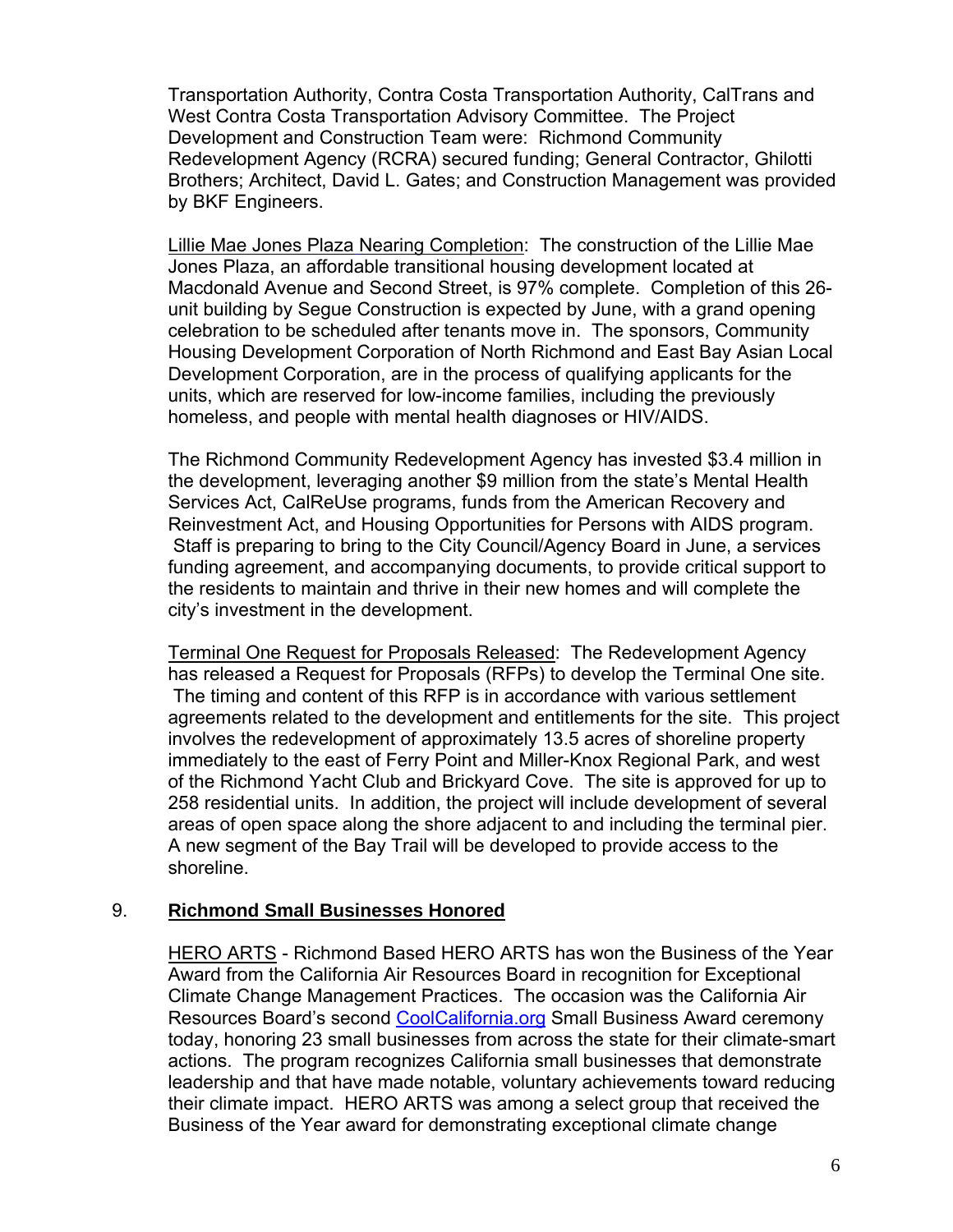management practices and communication. More information on the award winners can be obtained at: CoolCalifornia.org, and more information on Hero Arts can be obtained at: [http://www.heroarts.com/.](http://www.heroarts.com/)

Park Florist - Bob and Lloyd Perata and their business, Park Florist, were honored by the Contra Costa Council as a small business of the year. Park Florist was one of 12 Contra Costa County businesses honored, following their nomination by the Richmond Chamber of Commerce. Of note, Park Florist has been in business for 100 years!

### 10. **Richmond Health and Wellness Element Implementation: Outdoor Vendor Ordinance Community Workshop #2**

On Wednesday, May  $4<sup>th</sup>$ , over 60 people participated in the second of four community meetings to discuss potential amendments to the City's outdoor vendor ordinance. With the revised ordinance, the City aims to expand access to healthy food options in underserved neighborhoods and expand job opportunities for residents. At the meeting, Contra Costa County Environmental Health Services staff provided an overview of its Mobile Food Facilities Program and City and Contra Costa Health Services staff led an exercise to gather community input on issues that should be addressed in the revised ordinance. Translation in Spanish was provided. Associate Planner Hector Rojas is the staff contact for this project ([510] 620-6662, hector  $rojas@ci.richmond.ca.us$ ), and more information about this project can be obtained at [www.richmondhealth.org](http://www.richmondhealth.org/).

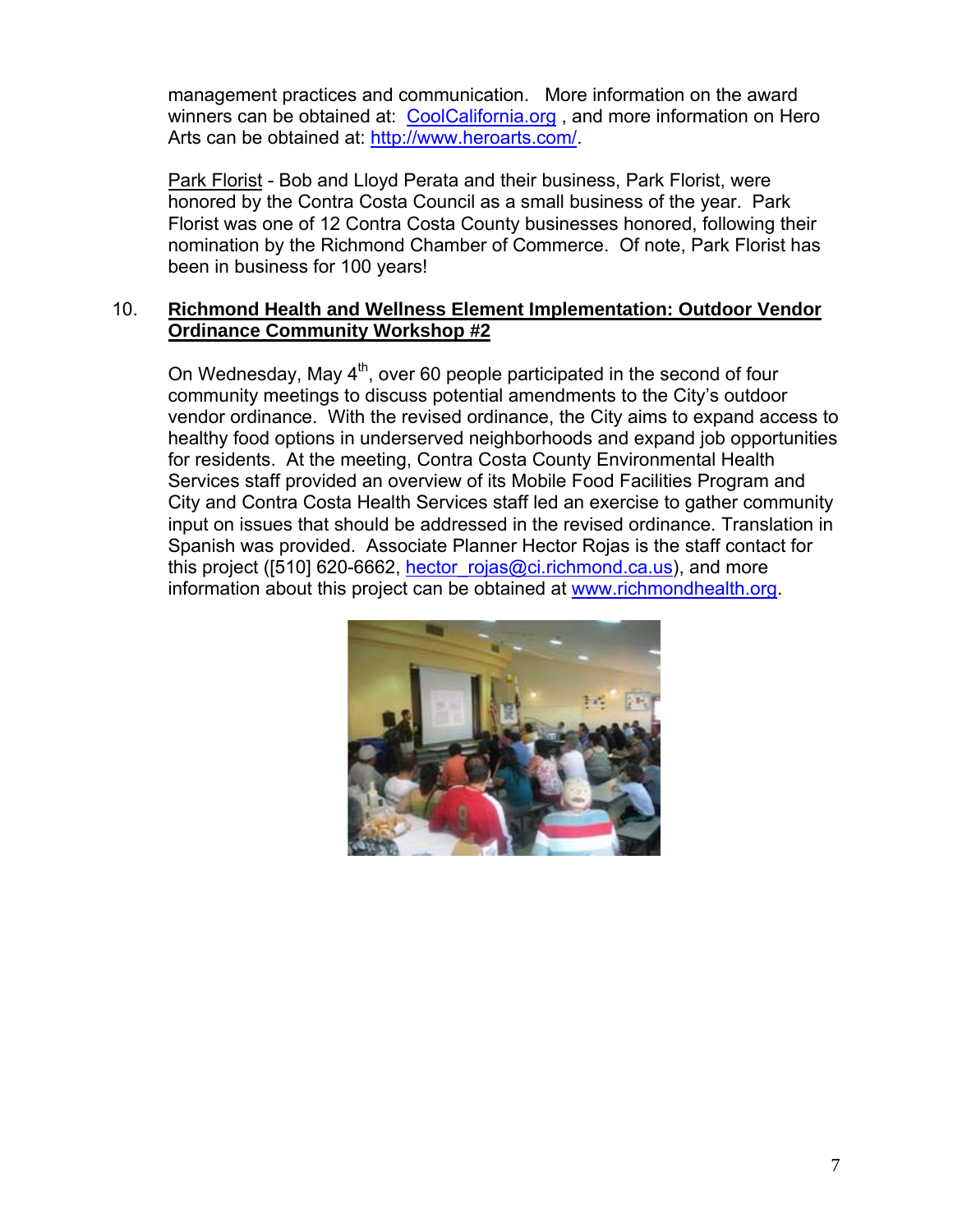### 11. **Public Works Updates**

Electrical Division: The Electrical division conducted traffic control and deployed three trucks along the Richmond Parkway relamping 30 luminaries from San Pablo Avenue to the Giant Highway off ramps.



Parks and Landscaping Division: During the past two weeks, crews worked to prepare for the Martin Luther King Jr. Park Grand Opening, including trimming trees along the new score board; finished repairing the irrigation system and sod preparation at the Nicholl Park's Putting Green; continued installing engineered safety mulch at playgrounds (7 of 14 completed); continued working on the replacement of the Shane Drive median; continued performing fire fuel vegetation management in Marina Bay and along the Richmond Parkway; weeded along the Greenway and Senior Center parking lot; supported the electrical department on electrical repairs at the Nicholl Park's skate park; and began repairing the Southside Park irrigation systems (52 valves stolen). Tree trimming was completed on Florida, Grant, Macdonald, and Potrero Avenues, 18<sup>th</sup> Street, and 20<sup>th</sup> Street. Next week, tree trimming will be performed on Barrett and San Pablo Avenues, and on  $7<sup>th</sup>$  and  $20<sup>th</sup>$  Streets.

Streets Division: Crews completed paving Virginia Avenue from 12<sup>th</sup> Street to Marina Way, and 13<sup>th</sup> Street north of Cutting Boulevard, in preparation of the Martin Luther King Jr. Park Grand Opening. Crews also continued paving Nicholl Park's picnic area.

Last Saturday, the Signs and Lines Department implemented traffic control along the Richmond Parkway to re-stripe the Giant Highway off ramps. They also continued working on re-striping the Giant Highway off-ramps, and making the Fred Jackson Way street signs.

Facilities Division: The painters continue painting the exterior and interior (40% complete of interior) of the Disabled Person's Recreation Center (DPRC). The stationary engineers continue conducting major HVAC system maintenance. The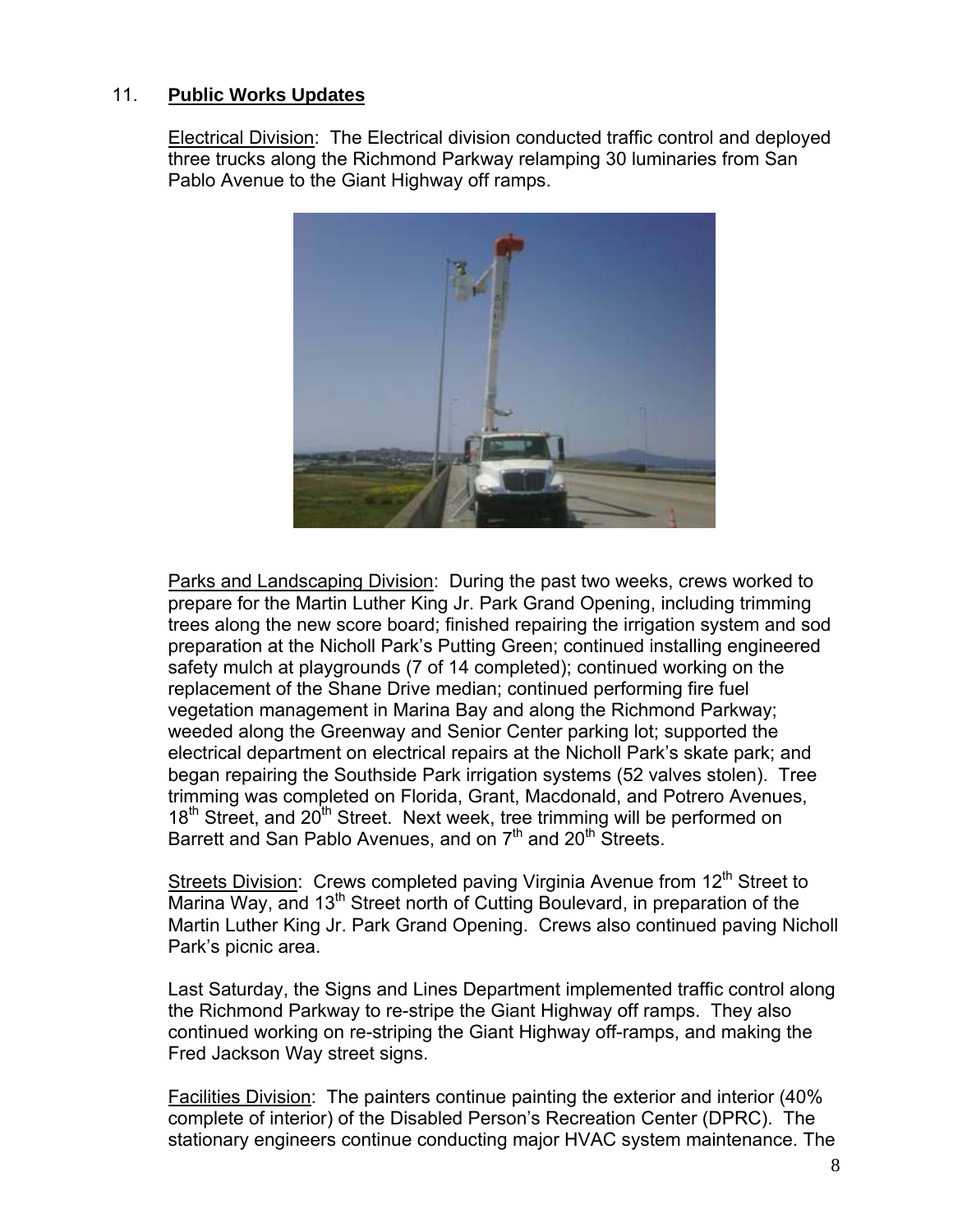Utility Department continues pressure washing the Civic Center Plaza (50% complete); completed waxing floor and cleaning the carpet at the Parchester Community Center. Next week utilities crews will begin waxing and cleaning the carpet at the Shields Reid Community Center.

### 12. **Engineering Services Capital Improvement Project Updates**

Bay Trail from Dornan Tunnel to Cutting Boulevard: Staff received a formal grant award letter from the Association of Bay Area Governments (ABAG) on May  $6<sup>th</sup>$ . This grant is for \$20,000 and will be applied toward the design of this project. The grant will be used in conjunction with a \$5,000 grant received from Trails for Richmond Action Committee (TRAC).

Winehaven Emergency Structural Stabilization: Building Regulations has issued a building permit to the contractor. Work is scheduled to commence by May 13<sup>th</sup>. The stabilization of the failed column in "Building One" will be the first order of work.

Stormwater Program Update: Engineering Services has installed trash filters in three stormwater catch basins this week as part of the City's stormwater permit's required trash load reduction plan. In addition to capturing trash, the trash filters will catch sediments that would otherwise wash to the Bay. These inserts are a part of a regional wide effort to assess the trash that makes its way through our watersheds and interferes with the water quality of our creeks and Bay, and will be part of the Bay Area-wide monitoring program.

# 13. **Recreation Updates**

East Bay Customs, Classics & Bike Showcase - The 2<sup>nd</sup> Annual East Bay Customs, Classics & Bikes Showcase will be held at the Richmond Auditorium on Saturday, May 14th, beginning at 10:00 AM and culminating with an awards ceremony at 4:00 PM. Admission is free and the entire community can enjoy kids' activities, a DJ and live music, performers, food and much more. The kick off event will be held in the Civic Center Plaza on Friday, May  $13<sup>th</sup>$ , from 5:00 PM to 9:00 PM featuring a live blues performance by Big Cat Tolefree.

Senior Information Day: The Recreation Department sponsored Commission on Aging presented the  $29<sup>th</sup>$  Annual Senior Information Day at the Richmond Memorial Auditorium this past Wednesday, May  $11<sup>th</sup>$  from 9:00 AM to 1:00 PM. The event included senior resources, demonstrations, entertainment, free health screenings, and door prizes.